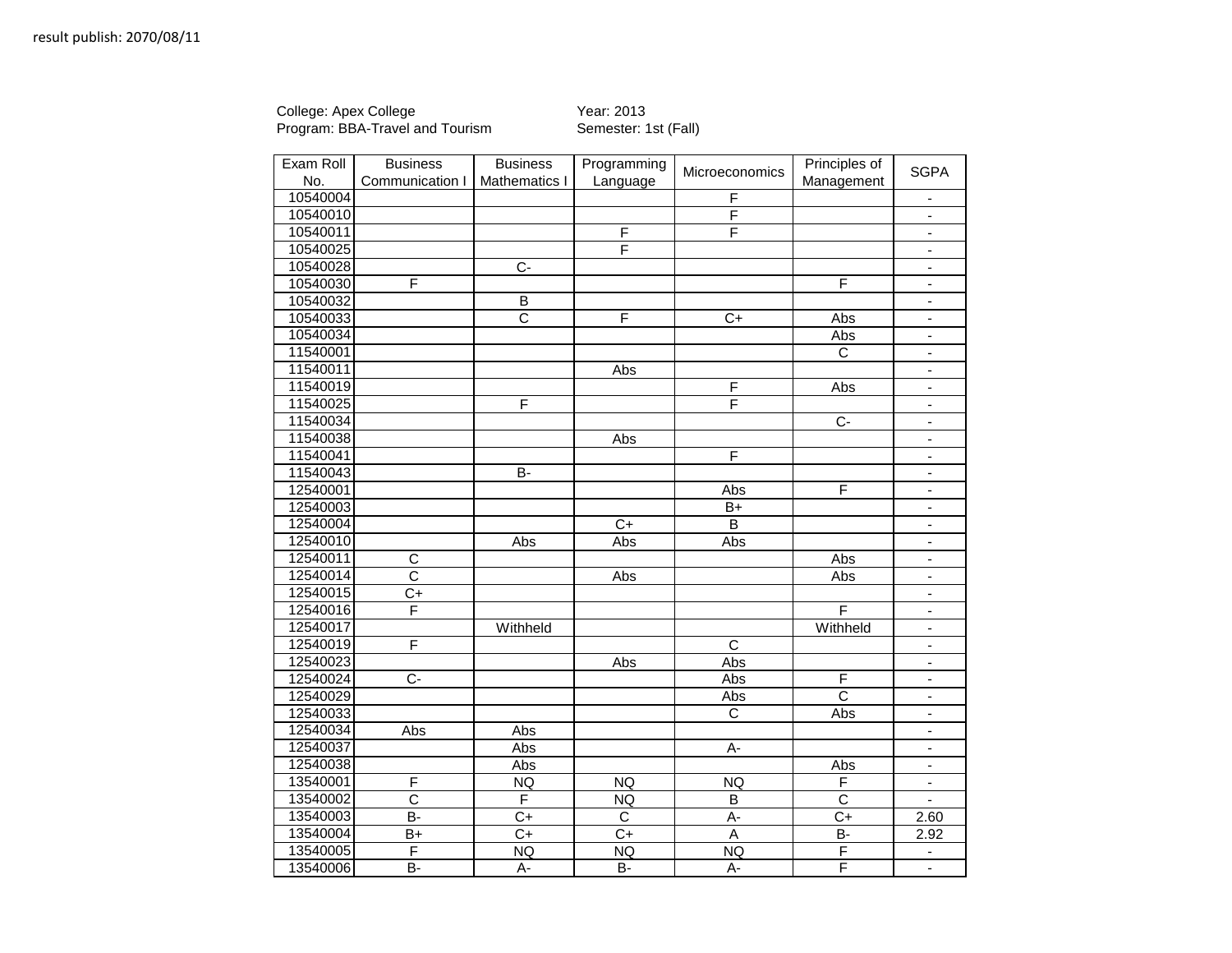College: Apex College **Year: 2013** Program: BBA-Travel and Tourism Semester: 1st (Fall)

| Exam Roll | <b>Business</b>         | <b>Business</b>         | Programming             | Microeconomics          | Principles of           | <b>SGPA</b>                 |
|-----------|-------------------------|-------------------------|-------------------------|-------------------------|-------------------------|-----------------------------|
| No.       | Communication I         | Mathematics I           | Language                |                         | Management              |                             |
| 13540007  | F                       | <b>NQ</b>               | NQ                      | <b>NQ</b>               | F                       |                             |
| 13540008  | $\overline{\text{c}}$   | <b>B-</b>               | F                       | A                       | $C+$                    |                             |
| 13540009  | $\overline{B}$          | $\overline{B}$          | $\overline{A}$ -        | $\overline{A}$          | $\overline{B}$          | 3.28                        |
| 13540010  | $\overline{\text{c}}$   | B                       | $\overline{C}$          | A-                      | $\overline{\text{c}}$   | 2.54                        |
| 13540011  | $\overline{\text{c}}$   | $\overline{\text{c}}$   | $\overline{\mathsf{F}}$ | $B+$                    | F                       | $\blacksquare$              |
| 13540012  | $C -$                   | $C+$                    | F                       | <b>NQ</b>               | <b>NQ</b>               | $\blacksquare$              |
| 13540013  | $\overline{\text{c}}$   | $\overline{\mathsf{B}}$ | F                       | $\overline{B}$          | $C+$                    | $\blacksquare$              |
| 13540014  | F                       | <b>NQ</b>               | $\overline{\mathsf{F}}$ | NQ                      | NQ                      | $\blacksquare$              |
| 13540015  | B+                      | $B+$                    | $\overline{\mathsf{F}}$ | $C+$                    | Abs                     | $\blacksquare$              |
| 13540016  | F                       | $\overline{\text{c}}$   | F                       | $\overline{C}$          | $C+$                    | $\mathcal{L}^{\mathcal{L}}$ |
| 13540017  | B-                      | F                       | $\overline{C}$          | B-                      | $\overline{F}$          | $\blacksquare$              |
| 13540018  | C                       | B-                      | A-                      | A                       | $\overline{\text{c}}$   | 2.88                        |
| 13540019  | B+                      | B                       | $C+$                    | A-                      | $C+$                    | 2.92                        |
| 13540020  | F                       | NQ                      | <b>NQ</b>               | NQ                      | $\overline{\mathsf{F}}$ | $\blacksquare$              |
| 13540021  | F                       | <b>NQ</b>               | <b>NQ</b>               | <b>NQ</b>               | Abs                     | $\blacksquare$              |
| 13540022  | B+                      | $C -$                   | C+                      | F                       | F                       |                             |
| 13540023  | B                       | B-                      | $B+$                    | A-                      | A-                      | 3.28                        |
| 13540024  | $\overline{\text{c}}$   | $\overline{\text{c}}$   | $\overline{C}$          | F                       | $\overline{\text{c}}$   | $\blacksquare$              |
| 13540025  | $\overline{\text{c}}$   | F                       | $\overline{\mathsf{F}}$ | $C+$                    | $C+$                    | $\overline{\phantom{a}}$    |
| 13540026  | C                       | C+                      | F                       | $C+$                    | $C+$                    | $\blacksquare$              |
| 13540027  | $\overline{\text{c}}$   | B-                      | F                       | $\overline{C}$ +        | $\overline{C+}$         | $\omega$                    |
| 13540028  | F                       | A-                      | $\overline{B}$          | $\overline{A}$          | $\overline{C}$          | $\blacksquare$              |
| 13540029  | B-                      | $\overline{B}$          | $\overline{\text{c}}$   | $\overline{B}$          | $\overline{C}$          | 2.48                        |
| 13540030  | <b>NQ</b>               | <b>NQ</b>               | <b>NQ</b>               | <b>NQ</b>               | F                       | $\blacksquare$              |
| 13540031  | $\overline{\text{c}}$   | $C -$                   | <b>NQ</b>               | F                       | $\overline{\text{c}}$   | $\mathbf{r}$                |
| 13540032  | $\overline{\text{c}}$   | A-                      | $B+$                    | A-                      | $C+$                    | 3.00                        |
| 13540033  | C                       | <b>NQ</b>               | F                       | F                       | F                       | $\overline{\phantom{a}}$    |
| 13540034  | F                       | B-                      | F                       | $\overline{B}$          | $\overline{\mathsf{F}}$ | $\mathbf{r}$                |
| 13540035  | $\overline{\text{c}}$   | $\overline{C}$          | $\overline{B}$          | $B+$                    | $\overline{C+}$         | 2.58                        |
| 13540036  | F                       | F                       | <b>NQ</b>               | <b>NQ</b>               | F                       |                             |
| 13540037  | <b>B-</b>               | $C+$                    | C                       | $A -$                   | $C+$                    | 2.60                        |
| 13540038  | $\overline{\mathsf{F}}$ | C-                      | NQ                      | NQ                      | F                       | $\blacksquare$              |
| 13540039  | Abs                     | <b>NQ</b>               | <b>NQ</b>               | <b>NQ</b>               | Abs                     | $\blacksquare$              |
| 13540040  | B-                      | F                       | <b>NQ</b>               | B+                      | B-                      | $\blacksquare$              |
| 13540041  | B-                      | A-                      | B                       | A                       | A-                      | 3.42                        |
| 13540042  | F                       | $\overline{C}$ -        | NQ                      | $\overline{\mathsf{F}}$ | $\overline{\mathsf{F}}$ | $\overline{\phantom{a}}$    |
| 13540043  | F                       | C+                      | F                       | $C+$                    | F                       |                             |
| 13540044  | $\overline{\text{c}}$   | A-                      | $\overline{B}$          | A-                      | $C+$                    | 2.94                        |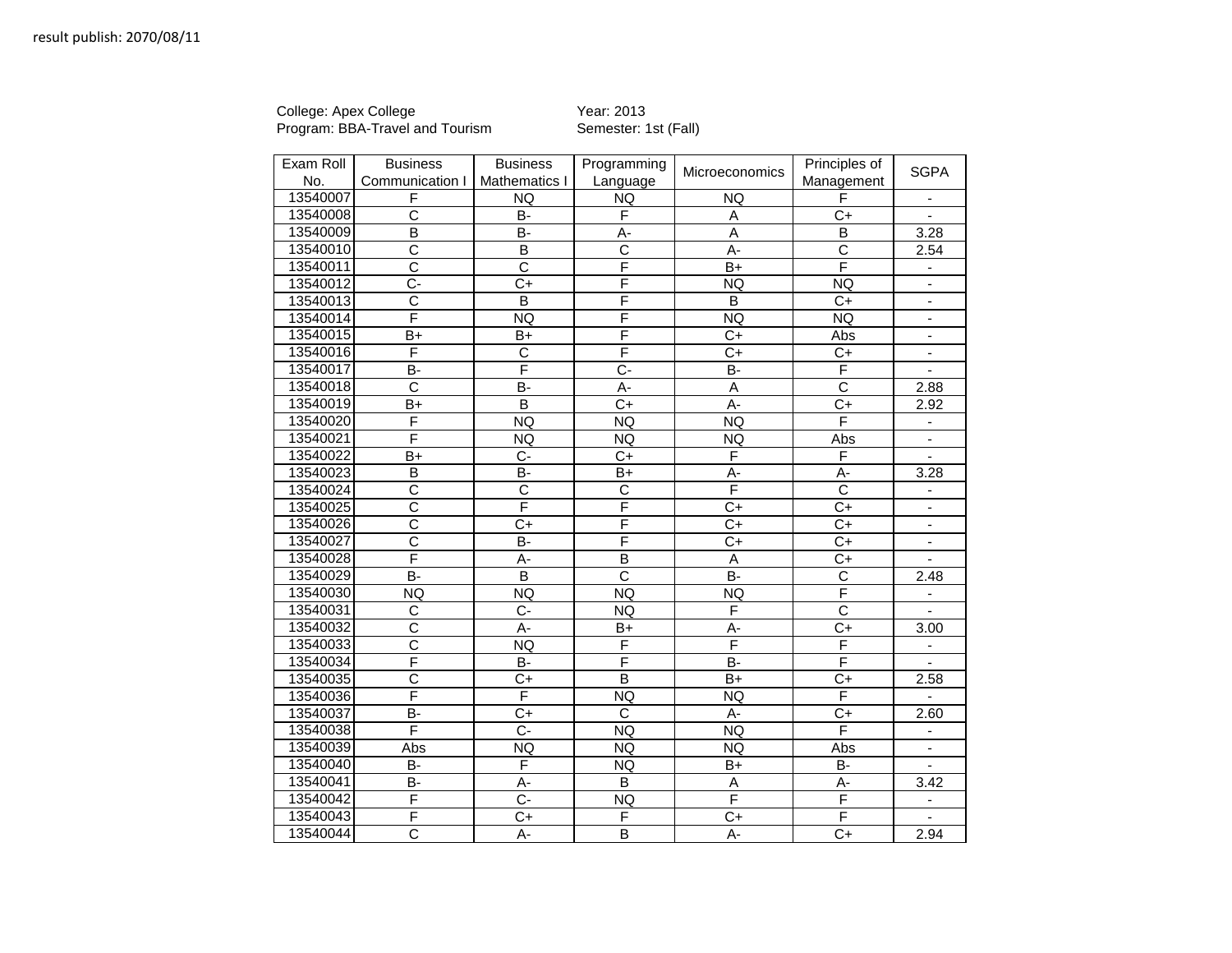College: Apex College **Year: 2013** Program: BBA-Travel and Tourism Semester: 2nd (Fall)

| Exam Roll<br>No. | Macroeconomics | <b>Business</b><br>Communication II | <b>Business</b><br><b>Mathematics II</b> | Financial<br>Accounting I | Fundamentals<br>of Travel and<br>Tourism |
|------------------|----------------|-------------------------------------|------------------------------------------|---------------------------|------------------------------------------|
| 10540001         | F              |                                     |                                          |                           |                                          |
| 10540009         |                |                                     | F                                        |                           |                                          |
| 10540018         |                |                                     | F                                        | $C+$                      |                                          |
| 10540019         | F              |                                     |                                          |                           |                                          |
| 11540034         | Ć              |                                     |                                          |                           |                                          |
| 12540001         |                | $C -$                               |                                          |                           |                                          |
| 12540003         | Abs            |                                     |                                          | Abs                       |                                          |
| 12540004         | Abs            |                                     |                                          |                           |                                          |
| 12540007         |                |                                     | F                                        |                           |                                          |
| 12540011         |                |                                     | F                                        |                           |                                          |
| 12540016         |                |                                     |                                          |                           | <b>B-</b>                                |
| 12540023         |                |                                     | Abs                                      |                           |                                          |
| 12540025         |                |                                     | B                                        |                           |                                          |
| 12540026         | Abs            |                                     | Abs                                      | Abs                       |                                          |
| 12540029         |                | C                                   |                                          |                           |                                          |
| 12540033         |                |                                     |                                          |                           | C+                                       |
| 12540034         |                | Abs                                 |                                          |                           |                                          |
| 12540035         | F              | C                                   |                                          |                           |                                          |
| 12540037         |                |                                     |                                          |                           | B                                        |
| 12540038         |                |                                     | Abs                                      |                           |                                          |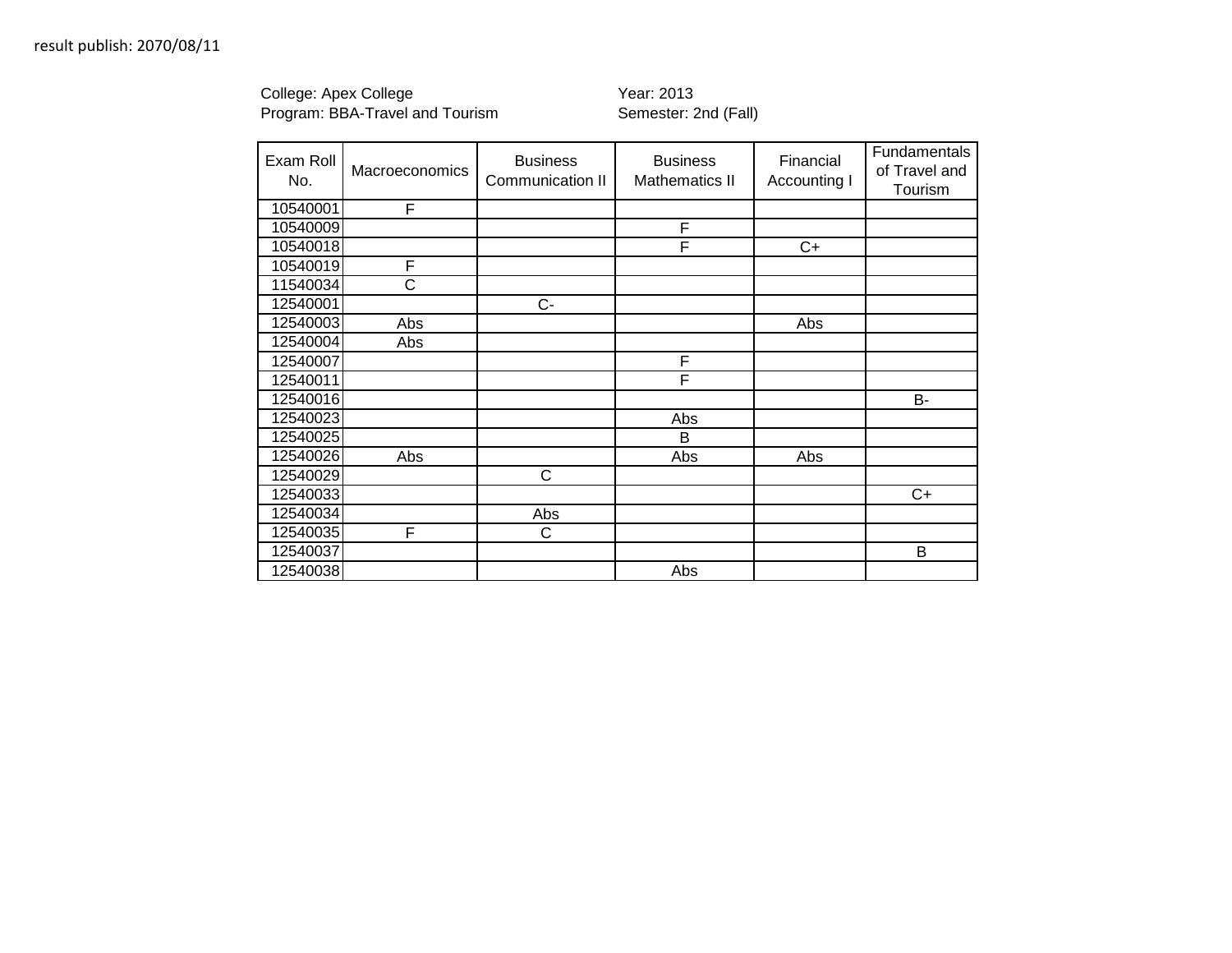College: Apex College **The College College College Year: 2013** Program: BBA-Travel and Tourism Semester: 3rd (Fall)

| Exam Roll<br>No. | Principles of<br>Marketing | <b>Business</b><br><b>Statistics</b> | Financial<br><b>Accounting II</b> | Geography and<br>International | Hotel and<br>Hosipility<br>Management | <b>SGPA</b>                  |
|------------------|----------------------------|--------------------------------------|-----------------------------------|--------------------------------|---------------------------------------|------------------------------|
| 10540009         |                            |                                      | B                                 |                                |                                       | $\overline{a}$               |
| 10540010         |                            |                                      | $B+$                              |                                |                                       | ä,                           |
| 10540011         |                            | $C+$                                 |                                   |                                |                                       | $\blacksquare$               |
| 10540020         |                            | $\overline{\text{c}}$                |                                   |                                |                                       | $\blacksquare$               |
| 10540028         |                            |                                      | F                                 |                                |                                       | $\qquad \qquad \blacksquare$ |
| 11540001         |                            | $B -$                                |                                   | $\overline{B}$                 |                                       | $\blacksquare$               |
| 11540008         |                            | B                                    |                                   |                                |                                       | ä,                           |
| 11540010         | $\overline{B}$             |                                      | A-                                | $\overline{B}$                 |                                       | $\qquad \qquad \blacksquare$ |
| 11540014         |                            | $\overline{\text{c}}$                | F                                 |                                |                                       | $\blacksquare$               |
| 11540015         |                            | F                                    | Abs                               |                                |                                       | $\blacksquare$               |
| 11540016         |                            |                                      | $\overline{B}$                    |                                |                                       | $\qquad \qquad \blacksquare$ |
| 11540022         | $\overline{C+}$            |                                      |                                   |                                |                                       | $\overline{a}$               |
| 11540029         | Abs                        |                                      | F                                 |                                |                                       | $\blacksquare$               |
| 11540034         |                            |                                      | F                                 |                                |                                       | $\blacksquare$               |
| 11540038         |                            |                                      | F                                 |                                |                                       | $\blacksquare$               |
| 11540039         |                            | F                                    |                                   |                                |                                       | $\qquad \qquad \blacksquare$ |
| 11540041         |                            |                                      | F                                 |                                |                                       | $\qquad \qquad \blacksquare$ |
| 12540001         | <b>NQ</b>                  | F                                    | <b>NQ</b>                         | F                              | C                                     | $\qquad \qquad \blacksquare$ |
| 12540003         | F                          | F                                    | Abs                               | $\overline{\mathsf{B}}$        | B                                     | $\blacksquare$               |
| 12540004         | <b>NQ</b>                  | $\overline{D+}$                      | NQ                                | $\overline{C+}$                | $\overline{B}$ -                      |                              |
| 12540005         | B                          | $C -$                                | A-                                | $B+$                           | $B+$                                  | 3.00                         |
| 12540006         | $\overline{A}$ -           | $\overline{B}$                       | A-                                | $A -$                          | A                                     | 3.62                         |
| 12540007         | F                          | F                                    | F                                 | $\overline{B}$                 | $\overline{B}$                        | $\blacksquare$               |
| 12540009         | F                          | $\overline{\text{c}}$                | F                                 | B                              | B                                     | $\blacksquare$               |
| 12540010         | F                          | F                                    | $\overline{\mathsf{F}}$           | $\overline{C+}$                | $\overline{B}$                        | ä,                           |
| 12540011         | F                          | <b>NQ</b>                            | $\overline{\text{c}}$             | $C+$                           | $C+$                                  | ä,                           |
| 12540014         | F                          | F                                    | F                                 | $C+$                           | B                                     | $\blacksquare$               |
| 12540015         | $\overline{B}$             | $C+$                                 | F                                 | B-                             | $\overline{B}$                        | $\blacksquare$               |
| 12540016         | F                          | F                                    | $\overline{\mathsf{F}}$           | $C+$                           | $C+$                                  | $\blacksquare$               |
| 12540017         | Abs                        | Abs                                  | <b>NQ</b>                         | $C+$                           | $\overline{C}$                        | $\qquad \qquad \blacksquare$ |
| 12540019         | $\overline{C}$             | Abs                                  | F                                 | $\overline{B}$                 | $\overline{C}$                        |                              |
| 12540020         | $\overline{\mathsf{B}}$    | $\overline{A}$                       | <b>B-</b>                         | A-                             | $B+$                                  | 3.28                         |
| 12540023         | Abs                        | Abs                                  | Abs                               | $\overline{\mathsf{B}}$        | $\overline{B}$                        | $\qquad \qquad \blacksquare$ |
| 12540024         | $\overline{C}$             | <b>NQ</b>                            | Abs                               | $\overline{\mathsf{B}}$        | $\overline{\mathsf{B}}$               | $\blacksquare$               |
| 12540025         | $\overline{B}$             | F                                    | F                                 | $B+$                           | $\overline{\mathsf{B}}$               | $\blacksquare$               |
| 12540026         | <b>NQ</b>                  | Abs                                  | <b>NQ</b>                         | $\overline{\mathsf{B}}$        | $\overline{B}$                        | $\qquad \qquad \blacksquare$ |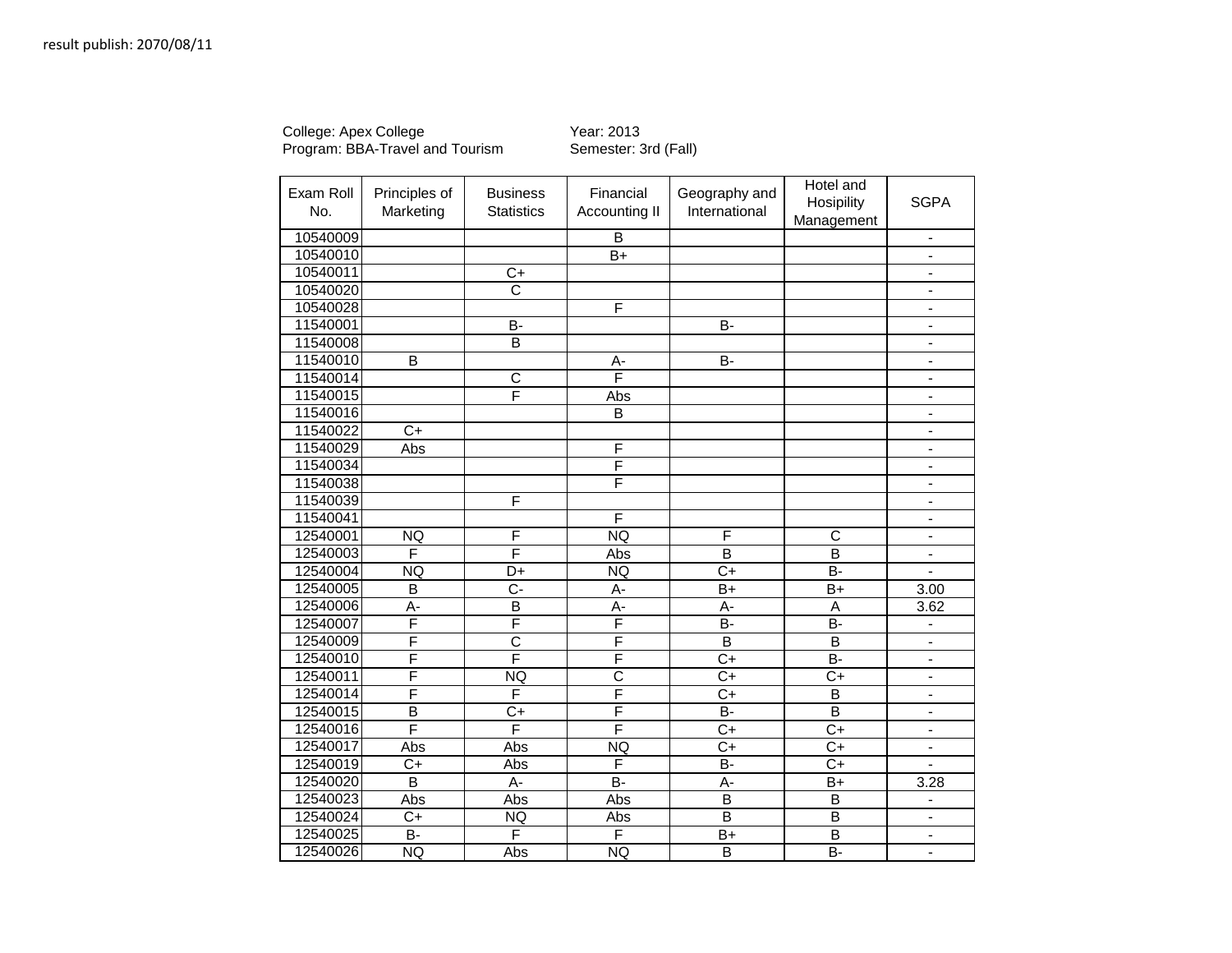College: Apex College **The College College College Year: 2013** Program: BBA-Travel and Tourism Semester: 3rd (Fall)

| Exam Roll<br>No. | Principles of<br>Marketing | <b>Business</b><br><b>Statistics</b> | Financial<br>Accounting II | Geography and<br>International | Hotel and<br>Hosipility<br>Management | <b>SGPA</b> |
|------------------|----------------------------|--------------------------------------|----------------------------|--------------------------------|---------------------------------------|-------------|
| 12540028         | B+                         | C+                                   | B+                         | B                              | B+                                    | 3.04        |
| 12540029         | F                          | F                                    | F                          | С                              | B-                                    |             |
| 12540030         | F                          | F                                    | C+                         | B-                             | B                                     |             |
| 12540032         | <b>B-</b>                  | B-                                   | C+                         | B                              | B+                                    | 2.80        |
| 12540033         | F                          | C                                    | F                          | C+                             | C+                                    |             |
| 12540034         | <b>NQ</b>                  | Abs                                  | NQ                         | Abs                            | <b>NQ</b>                             |             |
| 12540035         | NQ.                        | NQ.                                  | <b>NQ</b>                  | С                              | C+                                    |             |
| 12540037         | F                          | F                                    | F                          | B-                             | C+                                    |             |
| 12540038         | Abs                        | <b>NQ</b>                            | ΝQ                         | <b>NQ</b>                      | NQ                                    |             |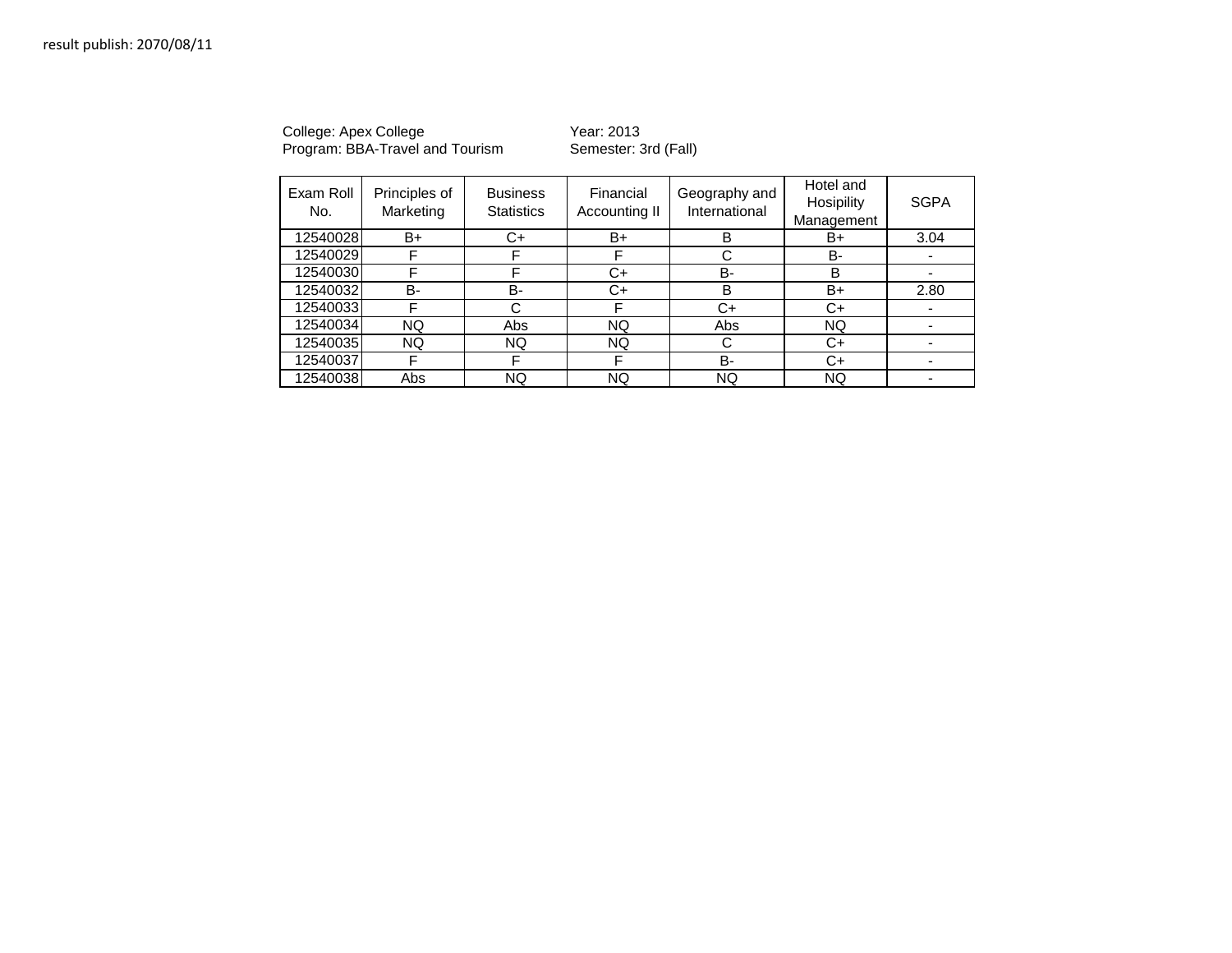College: Apex College **Year: 2013** Program: BBA-Travel and Tourism Semester: 4th (Fall)

| Exam Roll | Management              | Data Analysis and | Organization          |
|-----------|-------------------------|-------------------|-----------------------|
| No.       | Accounting              | Modeling          | Relations             |
| 11540005  | F                       |                   |                       |
| 11540006  | F                       |                   |                       |
| 11540009  | $\overline{\mathsf{F}}$ |                   |                       |
| 11540011  | $C -$                   |                   |                       |
| 11540012  | В-                      |                   |                       |
| 11540014  | F                       |                   |                       |
| 11540015  | F                       |                   |                       |
| 11540016  | $\overline{\text{c}}$   |                   | Abs                   |
| 11540029  | B-                      |                   |                       |
| 11540040  | F                       |                   |                       |
| 11540038  | C+                      |                   |                       |
| 11540003  | F                       | F                 | C                     |
| 11540007  | F                       | F                 | $\overline{C}$        |
| 11540008  |                         |                   | $\overline{\text{c}}$ |
| 11540019  |                         | F                 |                       |
| 11540022  | F                       | Abs               |                       |
| 11540025  |                         |                   | Ċ-                    |
| 11540039  | F                       | Abs               |                       |
| 11540041  |                         |                   | B                     |
| 11540043  | F                       | B                 |                       |
| 10540001  | F                       |                   |                       |
| 10540002  | F                       | Abs               |                       |
| 10540004  | F                       |                   |                       |
| 10540005  | F                       |                   |                       |
| 10540036  |                         |                   | Abs                   |
| 10540019  | C                       |                   |                       |
| 10540020  | F                       |                   |                       |
| 10540025  | $rac{C}{F}$             |                   |                       |
| 10540030  |                         |                   |                       |
| 10540034  | Abs                     |                   |                       |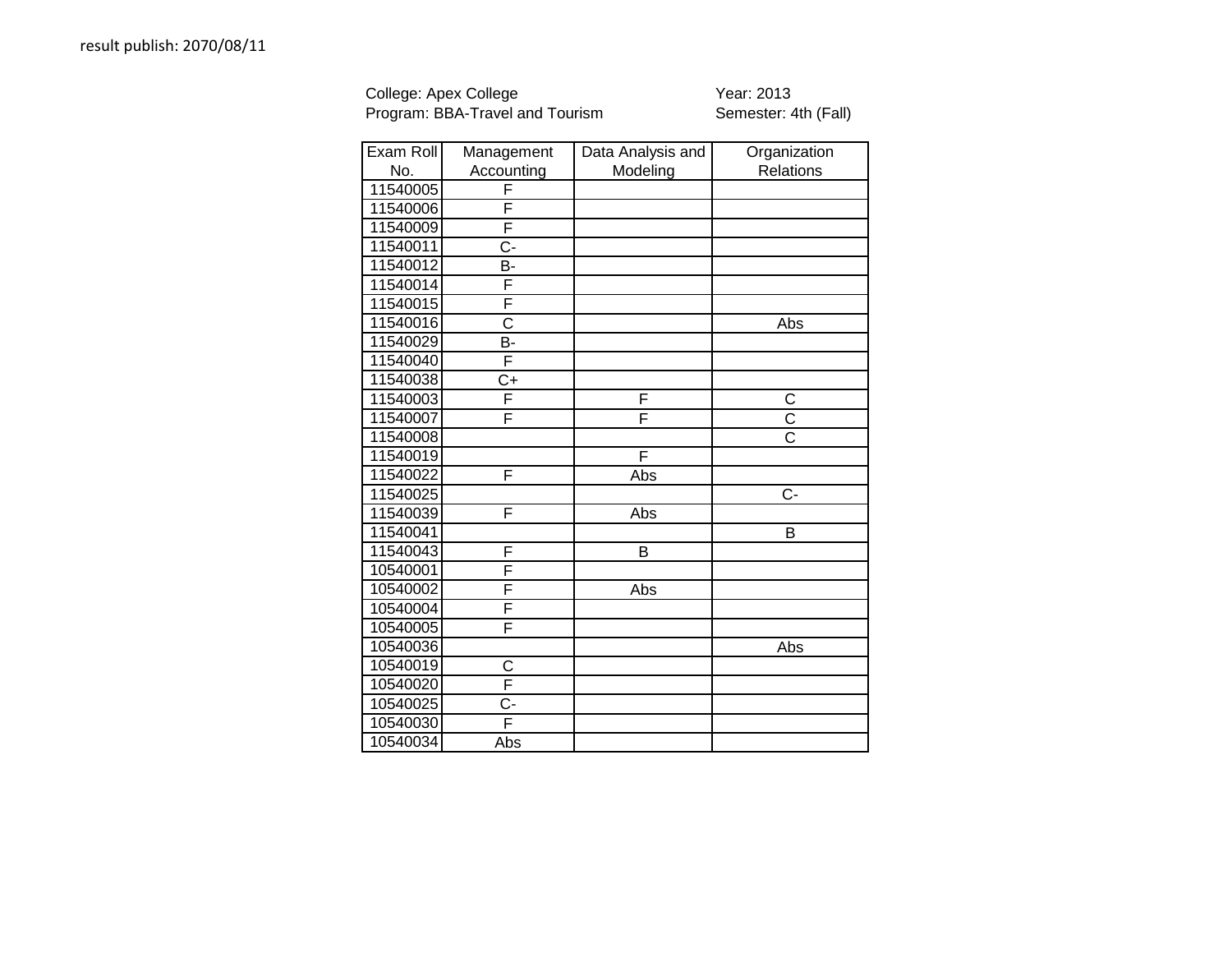## College: Apex College New Year: 2013 Program: BBA-Travel and Tourism Semester: 5th (Fall)

| Exam Roll<br>No. | Finance I               | Human<br>Resource<br>Management | Research<br>Methodology | Nepalese<br>Socio-Culture<br>Environment | Fare and<br>Ticketing | <b>Field Work</b><br>Project | <b>SGPA</b>                  |
|------------------|-------------------------|---------------------------------|-------------------------|------------------------------------------|-----------------------|------------------------------|------------------------------|
| 10540001         |                         |                                 |                         |                                          |                       | B                            | $\blacksquare$               |
| 10540002         | F                       |                                 |                         |                                          |                       | $B+$                         | $\overline{\phantom{a}}$     |
| 10540003         |                         |                                 |                         |                                          |                       | А-                           | $\qquad \qquad \blacksquare$ |
| 10540004         |                         |                                 | F                       |                                          |                       | B                            | $\blacksquare$               |
| 10540005         | F                       |                                 | $\overline{B}$          |                                          |                       | $\overline{B}$               | $\blacksquare$               |
| 10540007         |                         |                                 |                         |                                          |                       | $\overline{B}$               | $\overline{\phantom{a}}$     |
| 10540008         |                         |                                 |                         |                                          |                       | A                            |                              |
| 10540009         |                         |                                 |                         |                                          |                       | $\overline{B}$               | $\blacksquare$               |
| 10540010         | F                       |                                 |                         |                                          |                       | A-                           | $\blacksquare$               |
| 10540011         | C+                      |                                 |                         |                                          |                       |                              | $\blacksquare$               |
| 10540012         |                         |                                 |                         |                                          |                       | A                            | $\blacksquare$               |
| 10540014         |                         |                                 |                         |                                          |                       | A                            | $\blacksquare$               |
| 10540017         |                         |                                 |                         |                                          |                       | $\overline{A}$               | $\blacksquare$               |
| 10540018         | $\overline{\text{c}}$   |                                 |                         |                                          |                       | $\overline{B}$               | $\qquad \qquad \blacksquare$ |
| 10540019         |                         |                                 |                         |                                          |                       | $\overline{A}$               | $\blacksquare$               |
| 10540020         | F                       |                                 |                         |                                          |                       | $\overline{B}$               | $\blacksquare$               |
| 10540022         |                         |                                 |                         |                                          |                       | A                            | $\blacksquare$               |
| 10540023         |                         |                                 |                         |                                          |                       | A-                           | $\qquad \qquad \blacksquare$ |
| 10540025         |                         |                                 |                         | $\overline{C+}$                          |                       | $\overline{B}$               | $\blacksquare$               |
| 10540026         |                         |                                 |                         |                                          |                       | $\overline{A}$               | $\blacksquare$               |
| 10540028         | $\overline{\mathsf{F}}$ |                                 |                         |                                          |                       | $\overline{B}$               | $\blacksquare$               |
| 10540030         |                         |                                 | Abs                     |                                          |                       |                              |                              |
| 10540032         |                         |                                 |                         |                                          |                       | $B+$                         | $\blacksquare$               |
| 10540034         |                         |                                 |                         | Abs                                      |                       | B                            | $\blacksquare$               |
| 10540036         |                         |                                 | <b>NQ</b>               |                                          | <b>NQ</b>             |                              | $\qquad \qquad \blacksquare$ |
| 11540001         | А-                      | F                               | F                       | B                                        | в                     | A                            |                              |
| 11540003         | B-                      | A-                              | A                       | $\overline{B+}$                          | A-                    | $\overline{B+}$              | 3.45                         |
| 11540005         | $\overline{\text{c}}$   | $\overline{B}$                  | Ā                       | B                                        | А-                    | $\overline{B+}$              | 3.12                         |
| 11540006         | B-                      | $B+$                            | $\overline{A}$          | $B+$                                     | А-                    | А-                           | 3.45                         |
| 11540007         | F                       | $B+$                            | $\overline{B}$          | B                                        | $B+$                  | A                            | L.                           |
| 11540008         | $C+$                    | B-                              | $\overline{\mathsf{B}}$ | $C+$                                     | B                     | $B+$                         | 2.77                         |
| 11540009         | $\overline{B}$          | $\overline{B}$                  | A                       | A-                                       | $B+$                  | $B+$                         | 3.38                         |
| 11540010         | <b>B-</b>               | B                               | B-                      | B-                                       | B-                    | Incomplete                   |                              |
| 11540011         | $C+$                    | $\overline{\text{c}}$           | Α                       | B                                        | B-                    | B+                           | 2.88                         |
| 11540012         | C+                      | $\overline{B}$                  | $\overline{\text{c}}$   | <b>B-</b>                                | $B+$                  | А-                           | 2.83                         |
| 11540014         | $\overline{B}$          | $\overline{C+}$                 | $\overline{A}$ -        | $\overline{B}$                           | B-                    | $B+$                         | 2.90                         |
| 11540015         | B-                      | $\overline{\text{c}}$           | $\overline{C}$          | B-                                       | B-                    | $B+$                         | 2.62                         |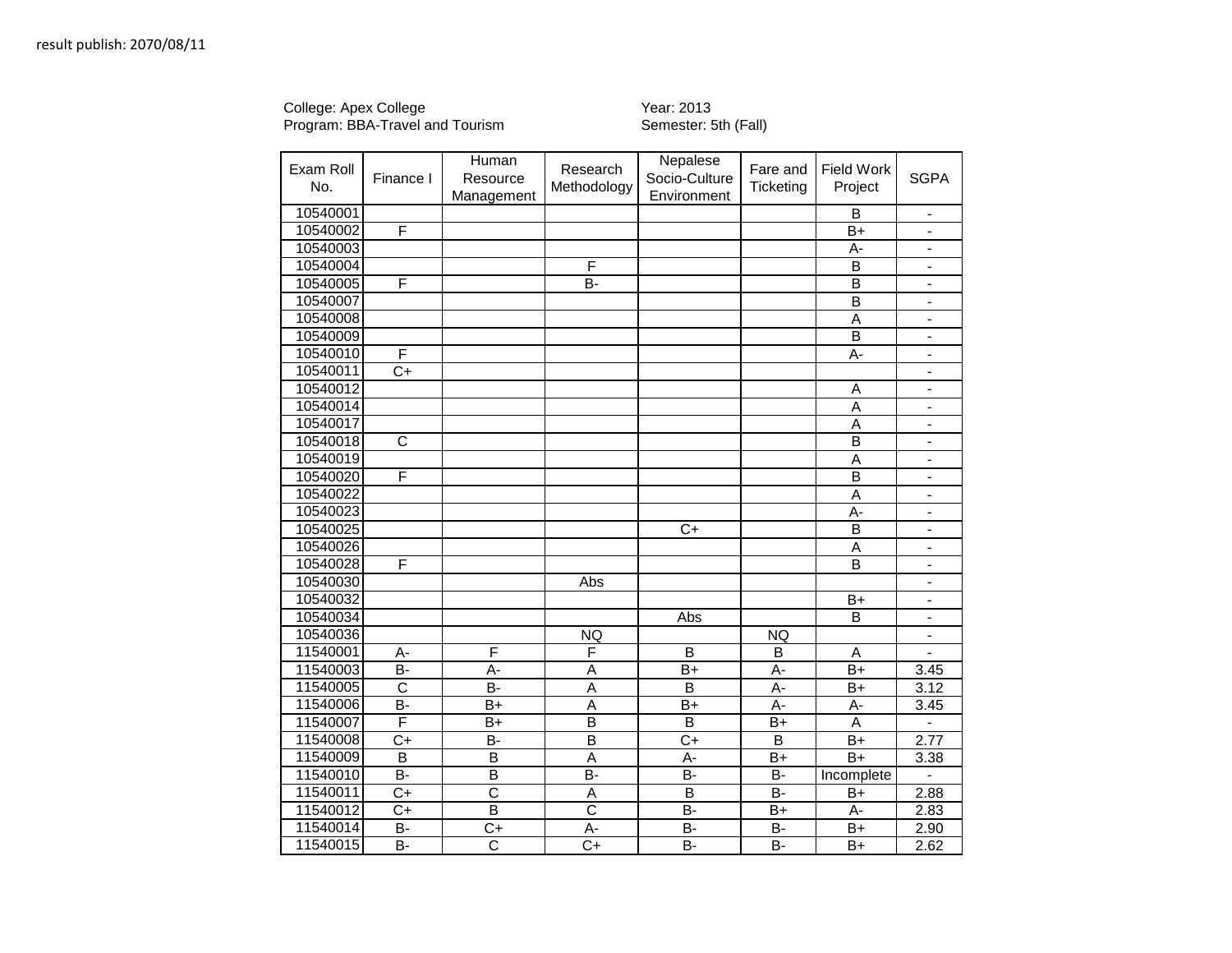## Program: BBA-Travel and Tourism Semester: 5th (Fall)

| Exam Roll<br>No. | Finance I  | Human<br>Resource<br>Management | Research<br>Methodology | Nepalese<br>Socio-Culture<br>Environment | Fare and<br>Ticketing | Field Work<br>Project | <b>SGPA</b> |
|------------------|------------|---------------------------------|-------------------------|------------------------------------------|-----------------------|-----------------------|-------------|
| 11540016         | <b>Abs</b> | F                               | F                       | Abs                                      | $C+$                  | $B+$                  |             |
| 11540019         | $C-$       | F                               | F                       | $C+$                                     | C                     | $B+$                  |             |
| 11540020         | B          | B+                              | А-                      | B+                                       | $B+$                  | $B+$                  | 3.32        |
| 11540022         | C+         | F                               | F                       | $C+$                                     | $C+$                  | A-                    |             |
| 11540025         | F          | F                               | C-                      | B-                                       | С                     | $B+$                  |             |
| 11540029         | C+         | B-                              | B                       | B                                        | $B+$                  | A-                    | 3.00        |
| 11540031         | B-         | B-                              | A                       | $B+$                                     | А-                    | A-                    | 3.35        |
| 11540034         | B-         | F                               | B                       | B-                                       | C                     | Incomplete            |             |
| 11540037         | B-         | $C+$                            | B+                      | B+                                       | $B+$                  | A-                    | 3.10        |
| 11540038         | А-         | С                               | B-                      | B-                                       | B-                    | $B+$                  | 2.85        |
| 11540039         | F          | С                               | B-                      | B-                                       | $C+$                  | A-                    |             |
| 11540040         | С          | С                               | B-                      | $C+$                                     | C+                    | B+                    | 2.43        |
| 11540041         | F          | С                               | С                       | <b>B-</b>                                | B-                    | Incomplete            |             |
| 11540042         | F          | <b>B-</b>                       | B+                      | B                                        | B+                    | A                     |             |
| 11540043         | B-         | B                               | $B+$                    | B+                                       | A-                    | A                     | 3.33        |